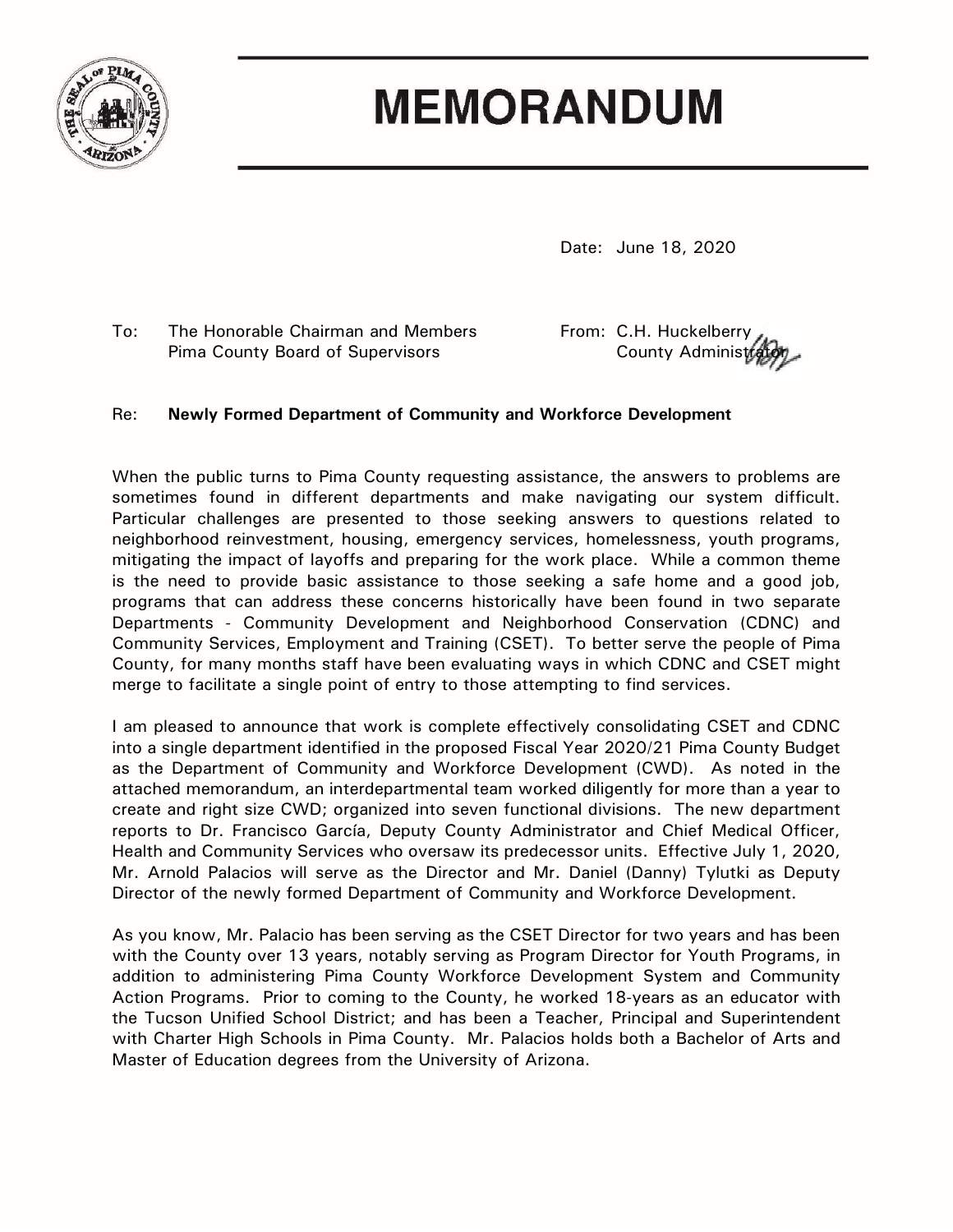The Honorable Chairman and Members, Pima County Board of Supervisors Re: **Newly Formed Department of Community and Workforce Development**  June 18, 2020 Page 2

Mr. Tylutki has been Interim Director of CDNC since February 2019 and has been with been with Pima County for 15-years. During which he has worked in programmatic, planning and senior leadership positions with both Development Services and CDNC. Previously, Mr. Tylutki worked for the City of South Tucson, in addition to working as an instructor with the Diocese of Tucson and later an Adjunct Professor with the UA College of Architecture Planning and Landscape Architecture. Mr. Tylutki has a UA Master of Science degree in Planning and Community Development.

I am particularly thankful to the supporting departments who have facilitated this complex transformation. In particular, Finance and Risk Management, Grants Management and Innovation, Human Resources as well as the CSET and CDNC staff. Please welcome both Director Arnold Palacios and Deputy Director Daniel Tylutki to their new roles in Pima County's management team.

#### CHH/lab

#### Attachment

c: Jan Lesher, Chief Deputy County Administrator Francisco García, MD, MPH, Deputy County Administrator and Chief Medical Officer, Health and Community Services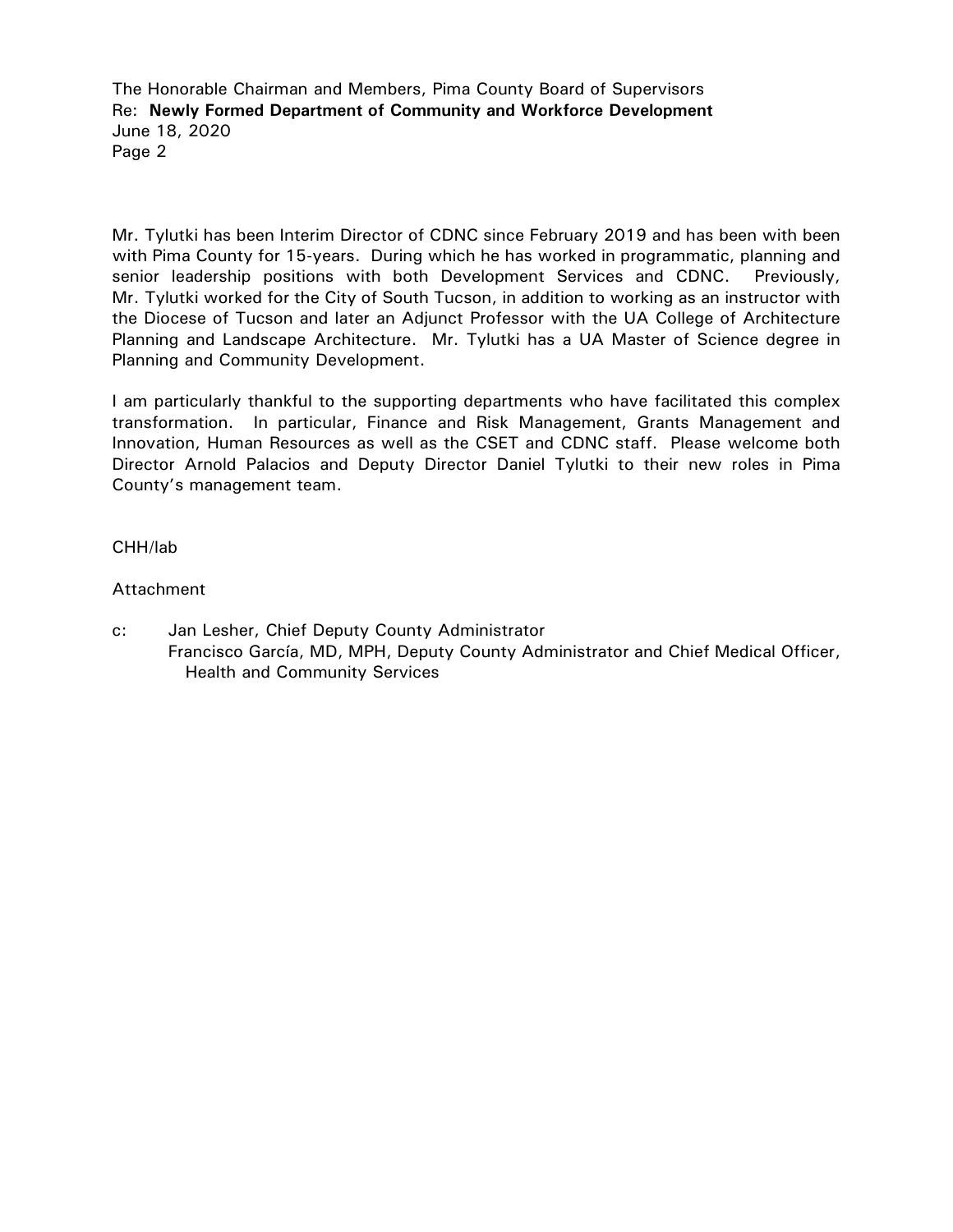

| Date: |  | June 17, 2020 |
|-------|--|---------------|
|       |  |               |

To: C.H. Huckelberry County Administrator Francisco García Via: Deputy County Administrator

**Arnold Palacios** From: **CSET** Director

> Daniel Tvlutki **CDNC** Interim Director

CSET / CDNC Consolidation to Community & Workforce Development Re:

The purpose of this memorandum is to memorialize efforts to combine resources of two separate departments, organizational cultures, and diverse lines of business into a single department:

Pima County Department of Community & Workforce Development (CWD)

#### Background

Discussions to reorganize and find efficiencies among various departments to streamline operational management and provision of services is an ongoing County responsibility. Initial exploration of a merger between CSET and CDNC began over a year ago. Efforts to consolidate CSET and CDNC formally initiated in January 2019 with a recommendation to create a new department; turnkey July 1, 2020 with the adoption of the FY 2020-21 County budget. This direction allowed each department to finish out their current fiscal year under existing budgets and organizational structures—each working cooperatively in response to COVID-19. In addition, it provided time for the administrative and operational management of each department to benefit from the leadership, support and guidance provided by an inter-departmental working group.

The working group comprises key personnel from County Administration (CAO), Finance and Risk Management (FN), Departmental Analysis (DA), Grant Management & Innovation (GMI) and other departments to assist CSET and CDNC during the transition. An initial action plan to complete the budget consolidation into a single unit was implemented and adjusted per COVID-19 as follows:

- 1. Identify and assign appropriate financial administrative support for departmental Grant and General fund units during the transition.
- 2. Consolidate and create a new Grant and General Fund department budget, reevaluating redundant, unnecessary or defunct bureaus and units; and
- 3. Thoughtfully conduct a series of workshops to allow staff an opportunity to identify and coalesce around shared core values, operational goals, and most importantly, a new organizational structure.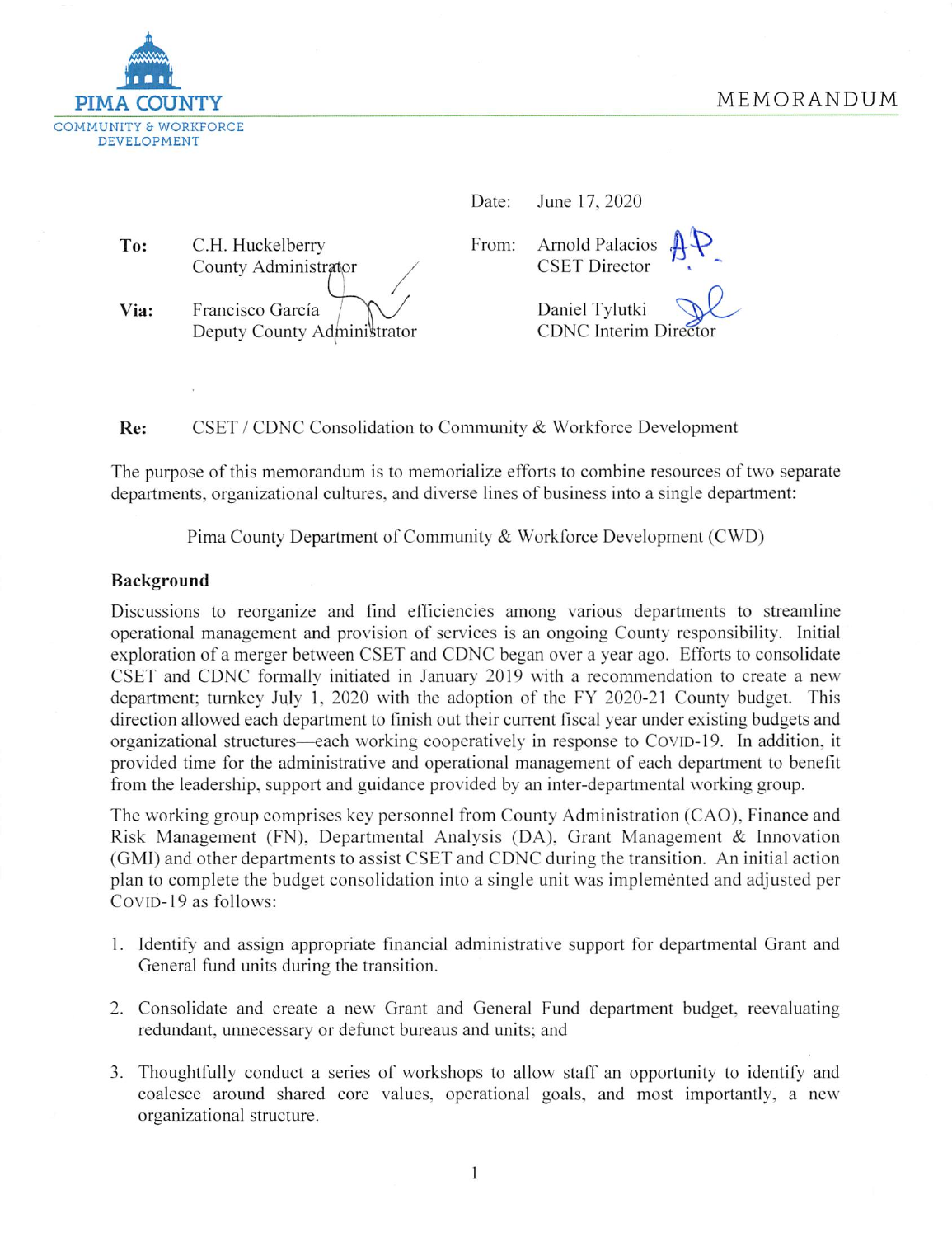#### **Discussion**

In addition to incorporating recent County pandemic related policy, the working group has made significant progress toward its finalization of a single departmental budget in concert with developing new core values and operational structure for CWD as highlighted below:

#### **Finance Support**

- 1. Departmental Analysis will now provide financial support for General Fund, Special Revenue Fund and CIP budgets for both departments during the transition and will continue with CWD post July 1, 2020. Previously, CSET and CDNC maintained their respective General Fund budgets independently with support from GMI.
- 2. Grants Management & Innovation will continue to provide financial support for Grant Fund and Pima Vocational High School activities. GMI will also assist with the implementation Indirect Cost Recovery Policy during the transition and consolidation process.
- 3. All CSET and CDNC PCN's have been inventoried, reviewed and assigned to new department units. Vacancies have been addressed in response to recent County COVID-19 related budget policy, as directed.
- 4. New CWD practices and policies developed to create new AMS Advantage workflows and approval routes.
- 5. All existing General and Grant Fund bureaus and units have been reviewed to identify and purge obsolete lines of business. New departmental units are created to correlate with a standard set of performance measures that can be tracked horizontally across all proposed functional divisions and programs. In addition to other performance measures, each department division will include the following metrics within their budget function statements:
	- $\Box$  Number of Individuals Assisted/ Provided Services
	- $\Box$  Number of Families/Households Assisted/Provided Services
	- □ Number of Businesses/Employers assisted
	- □ Number of Trainings, Workshops and Formal Outreach Efforts
	- **J** Jobs Supported/Retained/Created
	- **I** Contractor/Subrecipient/Intergovernmental Agreements Managed

# **Core Values**

Like siblings, CSET and CDNC appear the same but are not entirely alike. In general, CSET primarily works directly with people whereas CDNC with agencies. Likewise, significant differences in business practices and day-to-day operations require attention as part of this consolidation effort. To address these cultural and operational differences and meld new functional service delivery areas, the working group was successful in conducted four (4) workshops, prior to COVID-19, with staff to build unity and consensus that resulted in the articulation of shared core values that are listed below with notable comments: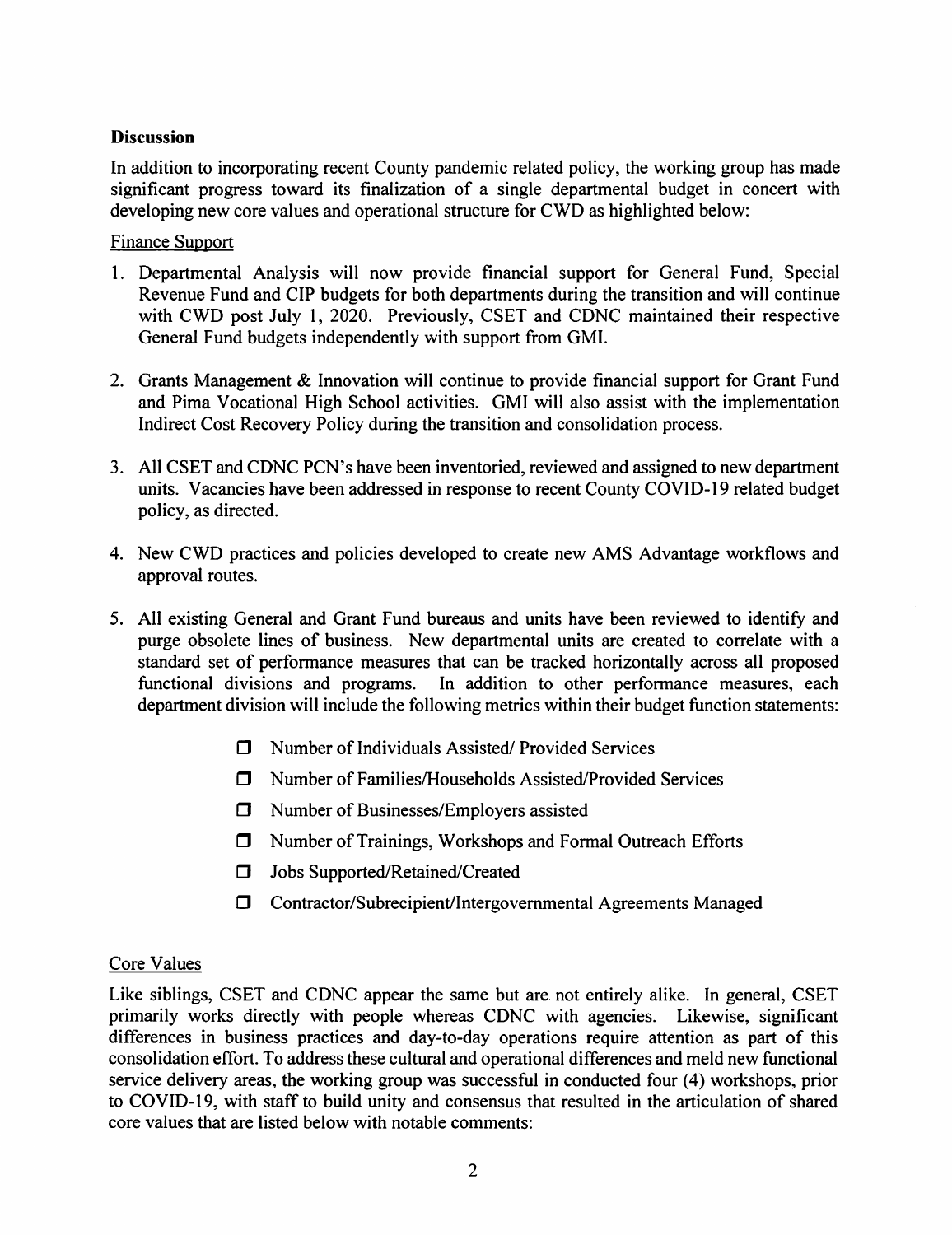| Core Value                | <b>Comments</b>                                                                                                                                                                      |  |  |
|---------------------------|--------------------------------------------------------------------------------------------------------------------------------------------------------------------------------------|--|--|
| Customer<br>Service       | Passion to help people; responsibility to clients served.<br>0                                                                                                                       |  |  |
|                           | Embrace a culture of commitment to create safe and supporting<br>О<br>experience for folk in crisis.                                                                                 |  |  |
|                           | Build relationships to create networks of opportunity.<br>Π                                                                                                                          |  |  |
| Continuous<br>Improvement | Redesign departmental functions to meet new expectations from<br>individuals and organizations.                                                                                      |  |  |
|                           | Embrace technology to streamline applications to increase capacity to<br>Ω<br>help more people and get money on the street.                                                          |  |  |
|                           | Address classification issues and compensation inequities between<br>0<br>departments, e.g. certain front line "Office" staff are really<br>"Navigators" and should be reclassified. |  |  |
| Empathy                   | See the person not the situation to best manage and understand the crisis.                                                                                                           |  |  |
|                           | Determine the needs/wishes of the population served.                                                                                                                                 |  |  |
|                           | Provide hope and timely response to make things better.                                                                                                                              |  |  |
| Pragmatism                | "Cut red tape" to find a solutions for clients and agencies                                                                                                                          |  |  |
|                           | Consolidation and integration allow staff to better refer for services and<br>□<br>solve problems.                                                                                   |  |  |
|                           | Evidence-based decision-making.                                                                                                                                                      |  |  |

#### **Operational Structure**

Significant time and effort went into uniting the two departments fiscally and operationally. Fiscally, CDNC and CSET have effectively consolidated their respective grant and general fund budgets into one FY2020-21 submittal forming a new community resources oriented department. Operationally, the working group identified functional lines-of-business to best organize Community & Workforce Development into seven (7) interwoven department divisions described and formally incorporated into the draft FY2020-21 budget submittal. Metrics and outcomes are subject to increase as local, state, and federal COVID-19 stimulus resources come on-line. A Director and Deputy Director, ideally supported by respective Division or Senior Program Managers, will be responsible for planning, directing, coordinating and administering CWD functions and activities. Attached is a simplified Organizational Chart which identifies respective divisional units, current or identified leadership, and numbers of CWD and embedded contracted personnel conducting major program activities for the benefit of County residents.

#### 1. Outside Agency (OA):

Division conducts essential functions to administer and coordinate programing and oversight of County general funds to eligible and qualified local non-profit agencies to deliver community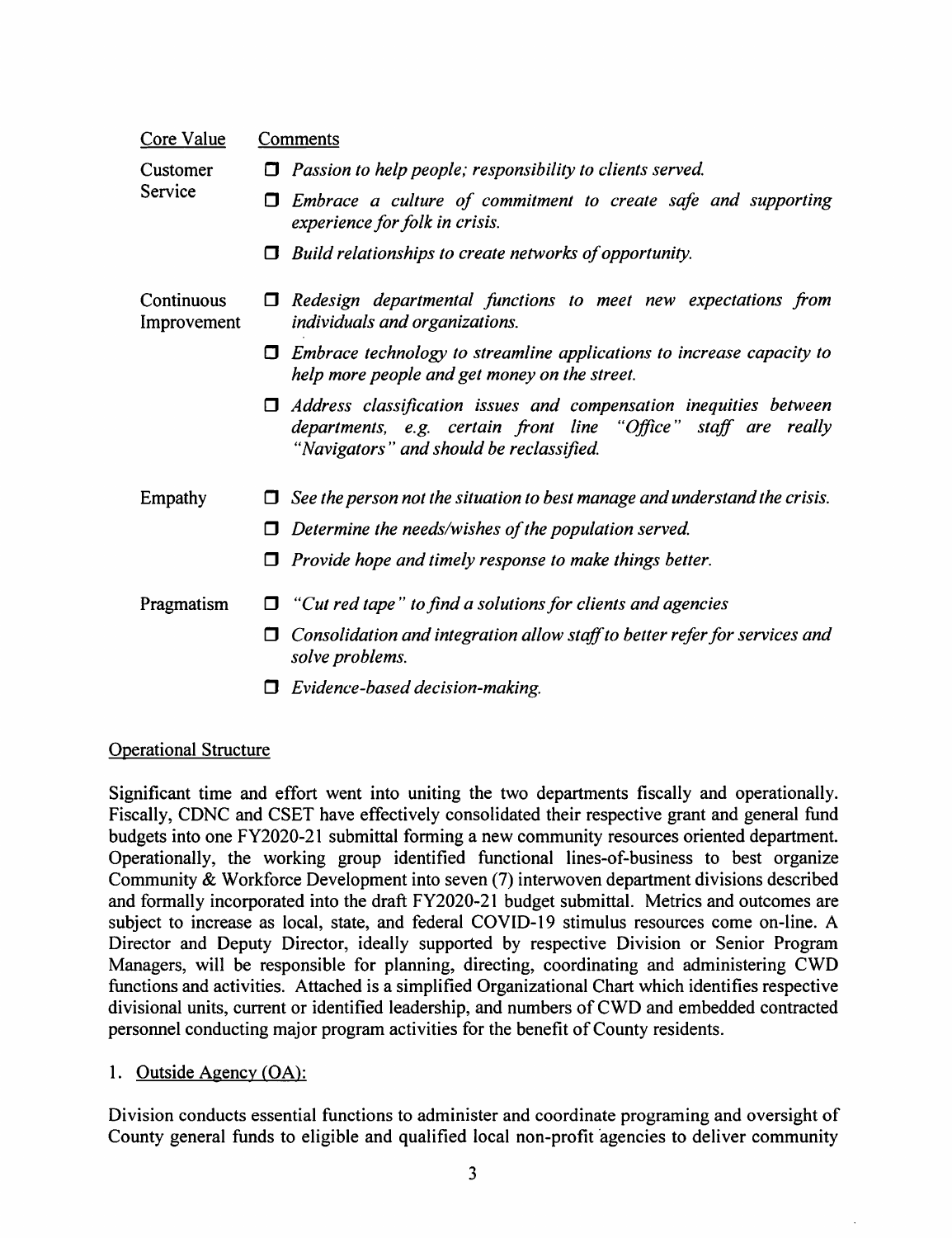based human services to vulnerable populations related to County functions, obligations or other critical needs. OA general fund resources are made available through a Board of Supervisor appointed Outside Agency Community Advisory Committee ("OA Committee") via an open and competitive public application process to provide the following categorical services: Community Services; Emergency Food & Clothing; Senior Support; Support Services, Shelter & Domestic Violence; Youth, Young Adults & Family; and General Services. OA staff is responsible for contracting, monitoring and providing direct technical assistance to over 90 agencies per year effectively assisting thousands of County residents and supporting hundreds of non-profit sector jobs.

# 2. Community Development (CD):

Division conducts County functions to fund and construct community development and affordable housing projects. Administers and competitively funds programs using Grant and General fund resources via contracts to non-profit agencies, local governments, and private sector developers to build community public facilities and affordable housing projects for the benefit of primarily lowto moderate-income County residents. CD staff is responsible for approximately 80 contracts to agencies per year that provide public services and capital improvement resources in primarily unincorporated, rural, areas, in addition to, the Towns of Oro Valley, Marana, Sahuarita, and the City of South Tucson.

## 3. Community Services (CS):

Division conducts County Community Action Agency; Emergency Services Network; and, Home Repair & Weatherization functions. Serves as a safety net to provide human services, case management and immediate financial assistance to qualified individuals and households in Pima County. CS manages Grant and General Fund programs to directly assist low-income individuals and families with financial resources to effectively prevent evictions, foreclosures and utility disconnections. As a provider of direct services, CS will now manage the Pima County Home Repair & Weatherization Program to provide housing rehabilitation, weatherization, and energy efficient upgrades to qualified owner-occupied households. CS staff and in-house contractors will provide direct services to over 20,000 constituents in need at CWD's 11 County locations.

# 4. Homeless Services (HS):

Division conducts County functions to address homelessness for vulnerable populations. Provides housing, employment and supportive services to families, youth, veterans, and individuals experiencing homelessness in Pima County. Homeless Services administers primarily grant programs to address homelessness and pathways toward self-sufficiency to County residents, in addition to, delivering direct services in a dignified, compassionate and professional manner. HS is budgeted to assist nearly 3,000 homeless individuals with direct services in the next fiscal year.

# 5. Workforce Development (WD):

Division conducts County employment and training functions. Provides job training and workforce development services to Pima County residents and businesses. Workforce Development administers various local, state and federal resources to deliver direct services to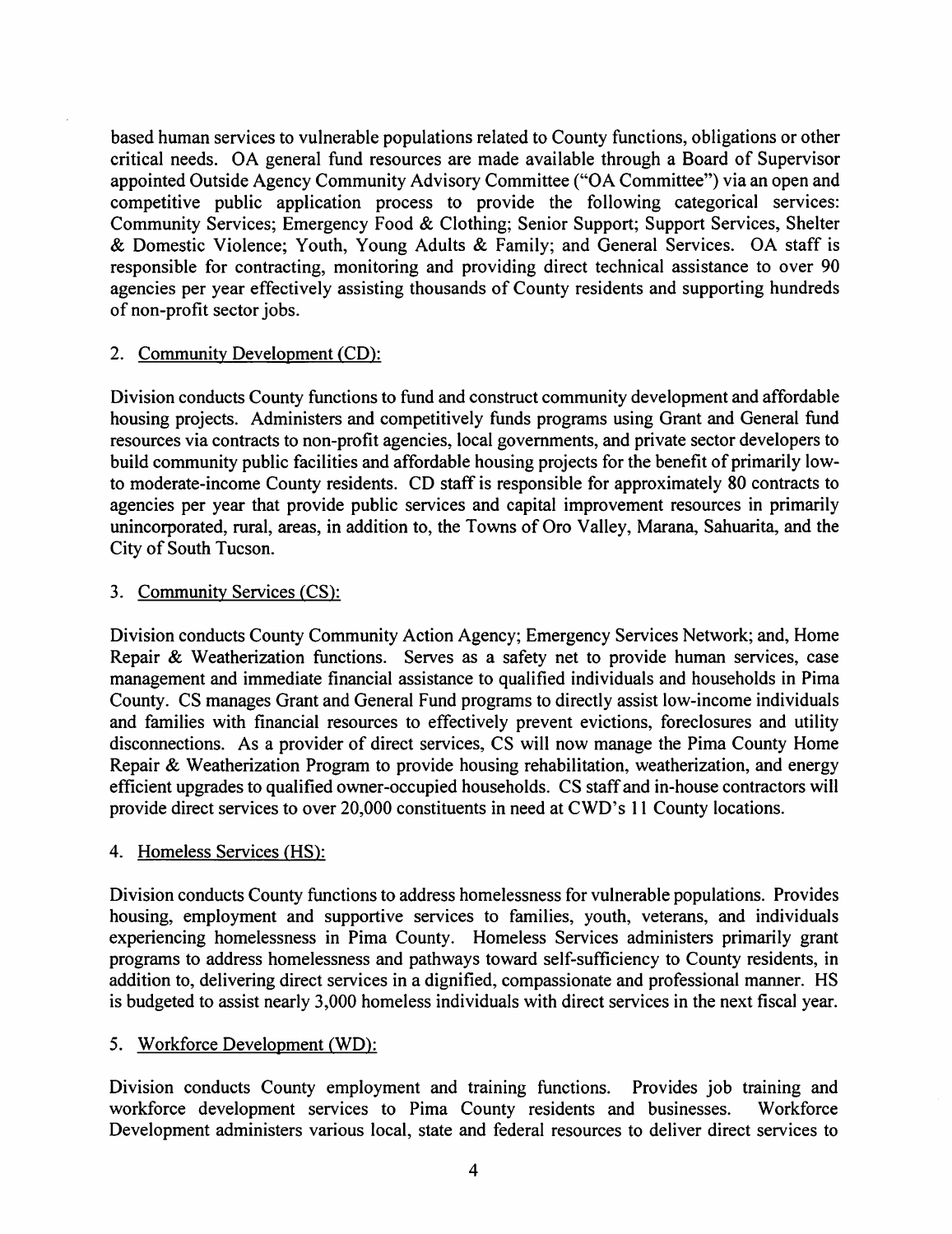youth, adults, dislocated workers, and individuals with significant barriers to employment, in addition to, directly assisting industry sectors in hiring qualified workers and local employers in retaining skilled employees. WD is budgeted to assist over 16,000 individuals in fiscal year 2020.

#### 6. Youth Development (YD)

Division conducts County youth education and training functions. Provides educational and employment services to youth and young adults between ages 14 through 24. Youth and young adults (collectively "youth") may include, but not limited to, parenting teens, high school dropouts and unskilled graduates, juvenile offenders, and individuals experiencing homelessness. YD administers various local, state and federally funded grant programs to deliver direct youth education, skills training, career readiness, and job placement services. In fiscal year 2020, YD is budgeted to assist over 2,000 youth.

## 7. Administration (AD)

Provide administrative, programmatic and fiscal oversight for General and Grants funds allocated to County; serve as departmental liaison to local and regional committees to establish policies and develop planned delivery of regional community resources and direct services. The AD Division is created to support County Indirect Cost Recovery policy implementation and will manage all administrative, contractual, accounting, and internal database personnel to support to all CWD Divisions housed within its 11 County facilities.

#### **Conclusion**

Via the FY2020-21 budget process, a dedicated inter-departmental team has successfully worked to consolidate CDNC and CSET into a single department collectively named Community & Workforce Development. Identified and included in the proposed Pima County FY2020-21 Budget is CWD's new functions, programs and respective Grant and General fund budgets intended to be operational July 1, 2020. The process to complete the CWD budget has been challenging to say the least, yet productive in coming together as a team in building functional efficiencies, cultural commonalities, and incorporating new County policy; e.g. Indirect Cost Recovery, and most recently, mandated general budget cuts and anticipated substantial grant fund budget increases in response to COVID-19. In the coming year CWD leadership and staff looks forward to continuing to address needed organizational changes and personnel adjustments, including creating new non-general funded positions, utilizing traditional grant and available CARES' resources.

Attachment